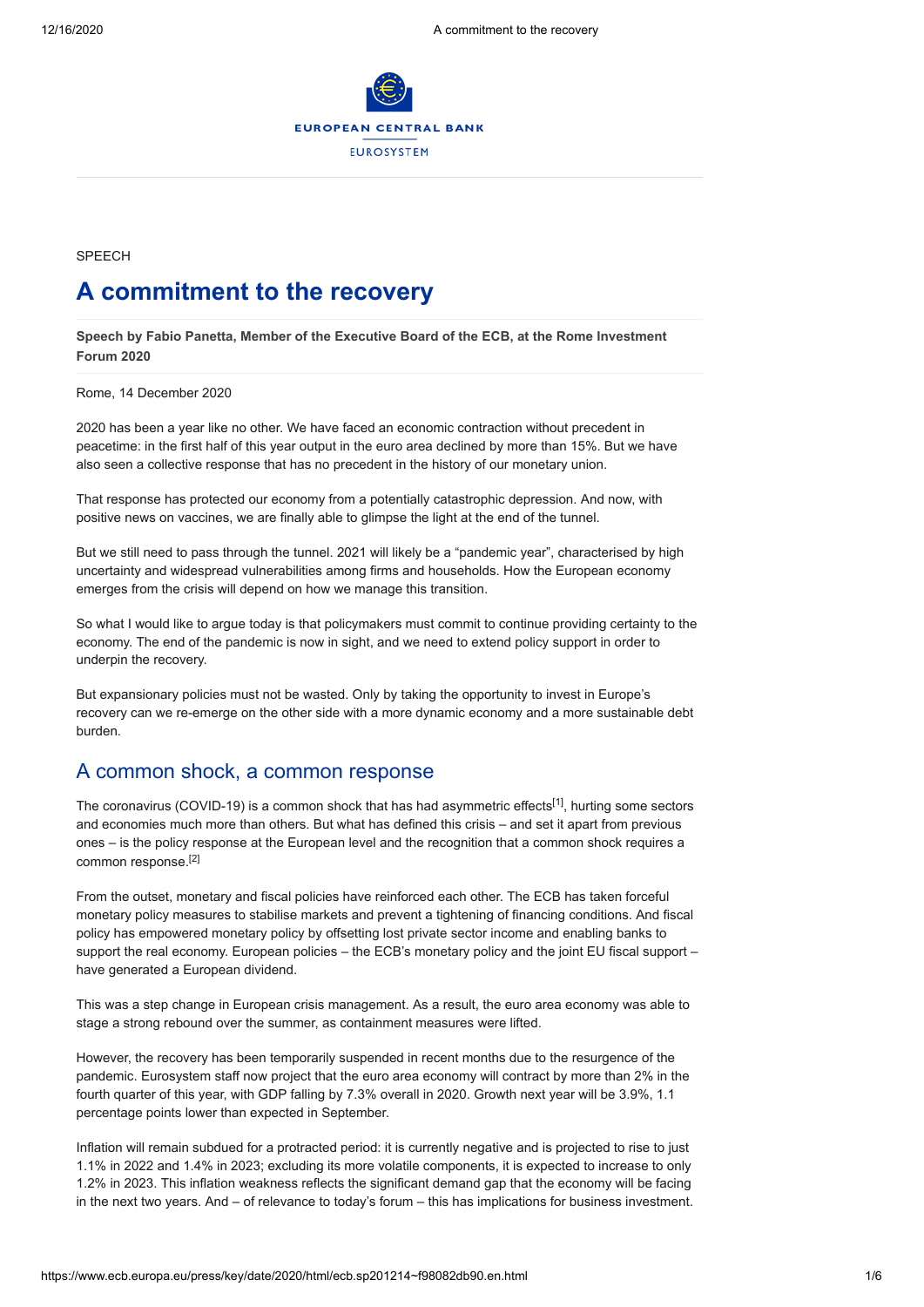### 12/16/2020 A commitment to the recovery

With high uncertainty compounding weak demand and financial vulnerability<sup>[3]</sup>, it is not surprising that businesses today are reluctant to make irreversible decisions. According to a recent survey by the European Investment Bank, more than 80% of companies consider uncertainty the main barrier to investment – and this figure rises to 96% in Italy. $^{[4]}$  It is therefore little wonder that, at the end of the third quarter, total investment in the euro area was about 10% below its pre-pandemic level. Consumption and GDP were down 4.6% and 4.3%, respectively.

### Chart 1 - Euro area business investment, private consumption and GDP



Source: Eurostat.

So the question for policymakers is how to create certainty for businesses to invest once more.<sup>[5]</sup> We cannot provide clarity about when the vaccine will be widely available or even how people will respond when that day comes. But we can guarantee our commitment to support the recovery: the stabilisation effort should therefore continue until the economy is on a solid, durable recovery path.

Indeed, if firms are to invest more today, they must be confident that their financing costs will not rise prematurely and leave them with an unaffordable debt burden. For monetary policy, this means providing certainty about financing conditions well into the future.

Last week, the ECB's Governing Council did just that.

## The ECB's contribution: preserving favourable financing conditions

Since the very beginning of this crisis, the ECB has taken forceful measures to ensure that all sectors can benefit from favourable financing conditions.

In March we launched the pandemic emergency purchase programme (PEPP), under which we had purchased €700 billion of private and public sector bonds by the end of November. Nearly all euro area sovereigns are now borrowing at negative rates up to five-year maturities, while corporate bond spreads have narrowed significantly.

Our purchases were complemented by a further easing of our targeted longer-term refinancing operations (TLTROs). Over the past six months, more than €1.3 trillion has been allotted to banks at very favourable rates on the condition that they continue providing financial support to the real economy. TLTROs are a powerful form of support to small and medium-sized enterprises, which mainly rely on bank lending.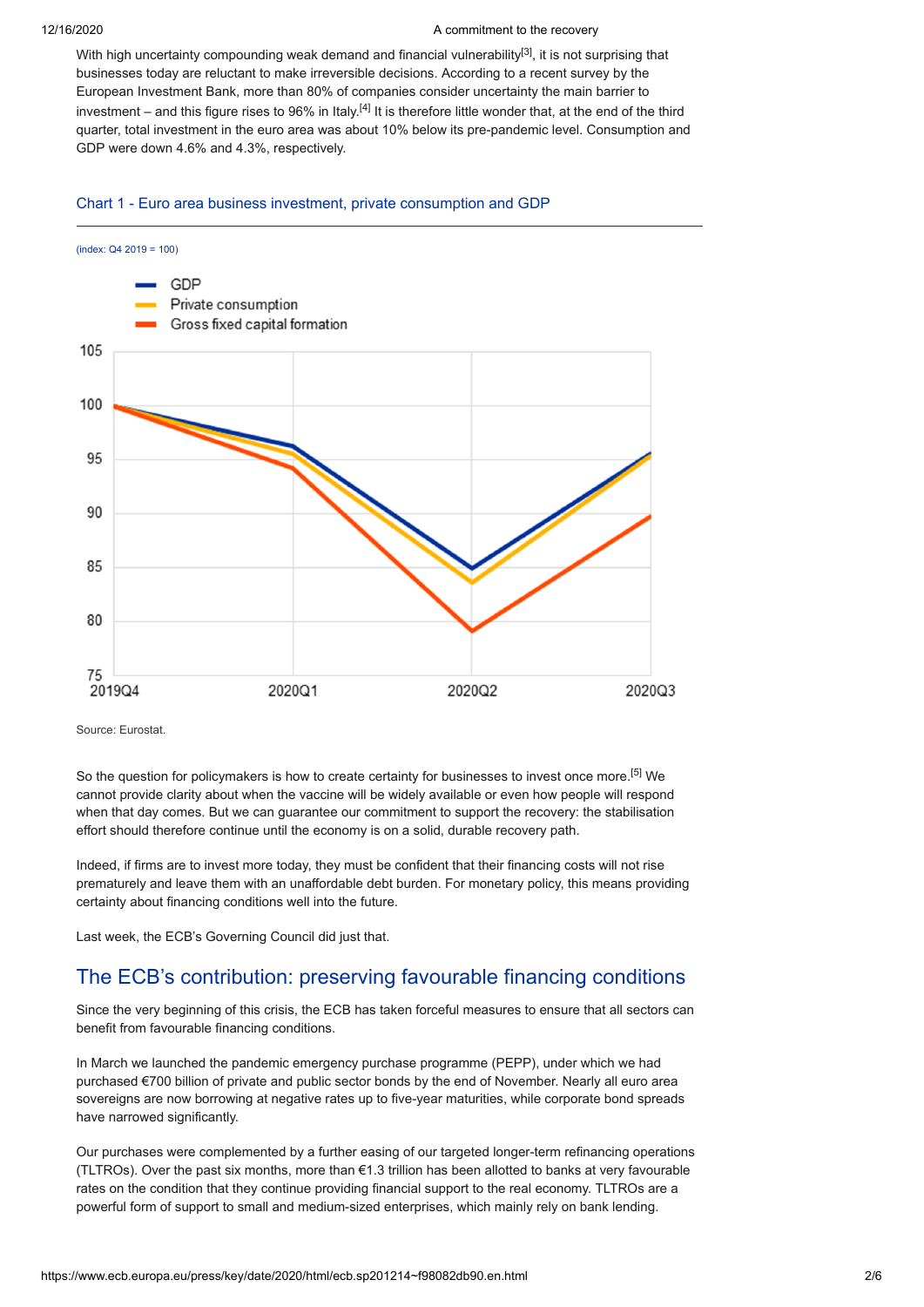### 12/16/2020 A commitment to the recovery

Our measures are ensuring that households, firms and governments can benefit from very accommodative financing conditions throughout the euro area. And in order to provide the certainty that the economy needs, the ECB is committed to preserving favourable financing conditions well into the future. To this end, last week we decided to strengthen our monetary policy action.

We increased the envelope of the PEPP by €500 billion, to a total of €1.85 trillion, and extended the horizon for the net purchases until at least March 2022.<sup>[6]</sup> This large envelope gives us considerable firepower. It allows us to respond flexibly at any time and with the necessary force to resist a premature tightening of financing conditions that could jeopardise the return of inflation in a sustained way to our aim of 2% over the medium term.

We have also extended the most favourable conditions on our TLTROs until June 2022 and broadened their size, in terms of maximum borrowing allowance. This will help calm fears of a tightening of financing conditions in the coming months – fears which we saw emerging in our latest survey on the access to finance of small and medium-sized enterprises.<sup>[7]</sup>

The PEPP envelope can be further expanded and extended, if warranted by the inflation outlook. And we stand ready to adjust all our instruments if downside risks to the outlook materialise, including those stemming from exchange rate dynamics. Indeed, an appreciation of the euro could significantly affect euro area inflation.[8]

There should be no doubt here: the ECB will not accept inflation settling at levels that are inconsistent with its aim. This is why we took action, and why we will continue to provide the monetary accommodation that is necessary to support the convergence of inflation to 2% over the medium term.

Our commitment to preserve favourable financing conditions will support the strengthening of inflation dynamics in two main ways.

First, over the coming months, where uncertainty is still high and the private sector is reluctant to take risks, fiscal policy will remain the main actor in the stabilisation effort and, as such, a key channel for transmitting monetary policy to the real economy.<sup>[9]</sup> Confidence in future financing conditions will remove obstacles to fiscal policy playing this role in full.

And when uncertainty recedes, monetary transmission through the private sector will gain more traction. Firms will be able to take full advantage of favourable financing conditions and carry out their investment plans. This is the second expansionary effect – and, crucially, the ECB's commitment to preserve favourable financing conditions makes this effect *more* powerful over time.

That commitment is linked to supporting the return of inflation to our aim over the medium term. Given our projections – which foresee that even in a mild scenario inflation would rise to only 1.5% in 2023 – this means that financing conditions will need to remain very supportive even as growth accelerates from next year onwards. As a result, monetary policy will become more accommodative relative to the growth outlook.

Also in the light of the prolonged deviations of inflation below our aim over a number of years, a steady return to 2% is essential to anchor inflation expectations.

## Investing in Europe's recovery

But firms need certainty about more than just financing conditions. They also need reassurance about future demand and growth.

To lift the economy out of the crisis, governments need to wisely use the fiscal space created by our monetary policy and other key decisions at the European level – in particular joint EU borrowing. Next Generation EU (NGEU) alone will provide fiscal support amounting to about 5% of euro area GDP, focused in particular on those countries that have been hit hardest by the crisis, including Italy.

We will exit this crisis with higher public and private debt levels everywhere, so achieving growth rates that remain higher than interest rates will be crucial. For fiscal authorities, this means they should focus on high-quality, productive investment spending that lifts potential growth.

Many European economies have seen their growth capacity decline over recent decades. Capital deepening virtually stagnated, leading to lacklustre productivity performance.<sup>[10]</sup> Reversing this trend is necessary to ensure debt sustainability.<sup>[11]</sup>

## Chart 2 – Labour productivity growth and decomposition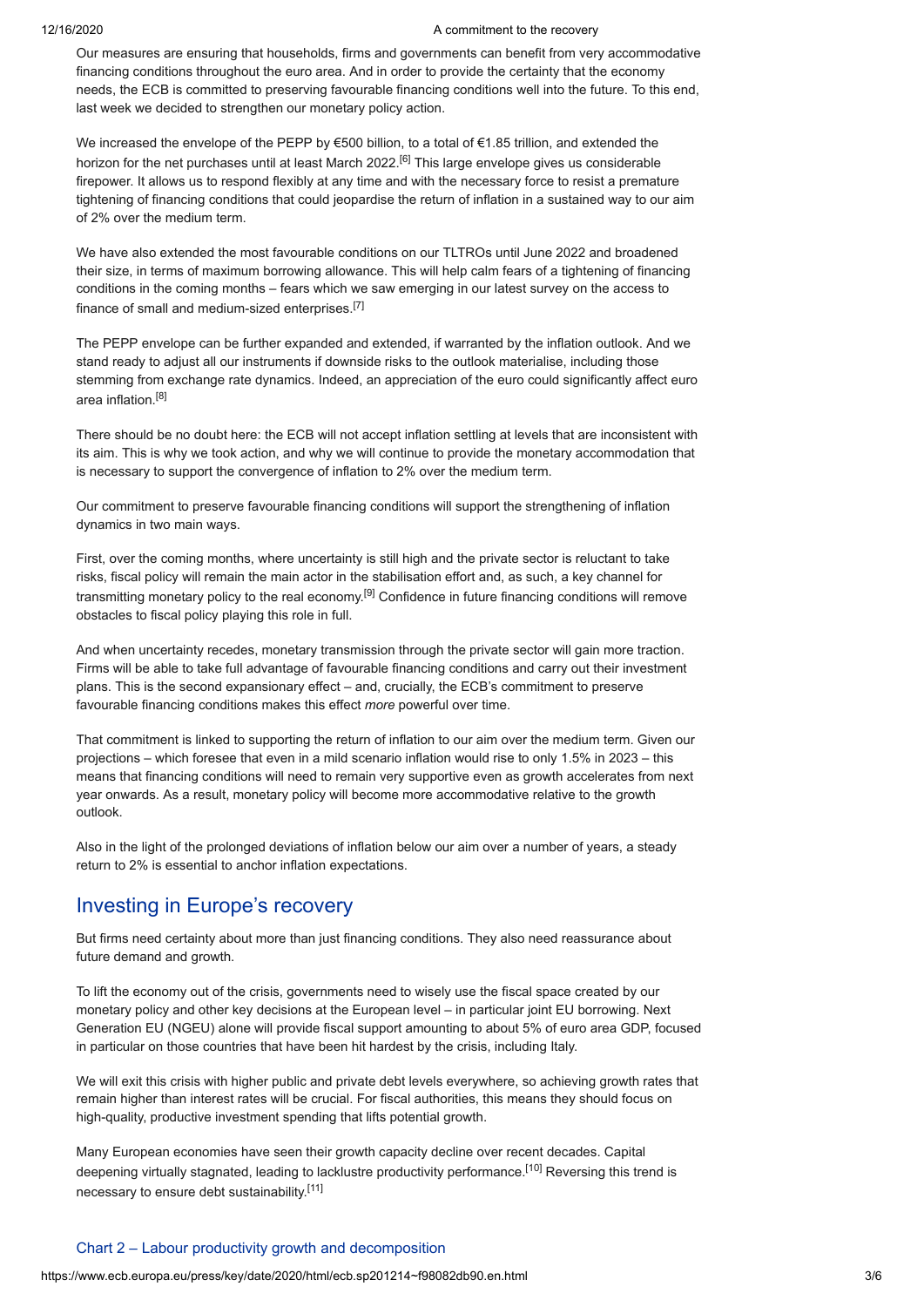(period averages of annual percentage changes and percentage point contributions)



Sources: The European Commission's AMECO database and ECB staff calculations. Notes: Productivity is measured in terms of output per person employed. Percentage point contributions are computed using a Cobb-Douglas production function, with capital deepening contributions estimated using two-period average factor shares. The total factor productivity (TFP) contribution is taken as the residual.

NGEU spending should focus on investment in those areas with the greatest potential to boost productivity and labour participation. If this happens, the possible gains are large. According to ECB estimates, NGEU funds could increase real output in the euro area by up to 1.5% by 2026 relative to the baseline scenario. High efficiency and institutional quality will be key to maximising the benefits of NGEU.

For Italy, the possible gains are larger: up to 3.5% of GDP if funds are well invested. Moreover, NGEU grants could reduce public debt-to-GDP ratio by more than 5 percentage points by 2026.<sup>[12]</sup>

The gains will be highest if investment spending is targeted at the technologies and sectors that will drive the economy after the pandemic.[13] More than half of EU firms expect to increase their use of digital technologies in response to COVID-19.[14] This requires enhancing digital skills and infrastructure, in order to be ready to face the digital challenge. For example, in the euro area the share of individuals with at least basic digital skills ranges from 79% in the Netherlands to 42% in Italy.<sup>[15]</sup>

If spent wisely, NGEU funds will contribute to significantly improving technological capabilities. This would not only ensure that all our economies are ready to take advantage of this transformation. It would also reduce one of the differences in structural conditions that has contributed to divergences among European economies.[16]

NGEU funds can be directly used to accelerate digitalisation, for instance by increasing the use of egovernment services. The fiscal space that NGEU creates in national budgets can also be reallocated towards digital training and education.

In the past, pandemics have sparked innovation in how economies are structured. Recent research shows that government interventions during the 1918 influenza pandemic helped spur innovation after the pandemic ended.<sup>[17]</sup> I see no reason why we cannot do the same.

However, we must also recognise that digitalisation tends to reward those with higher skills and so could exacerbate inequalities. Therefore, during the transition attention should be given to the social implications of reallocating resources towards more digitalised sectors.[18]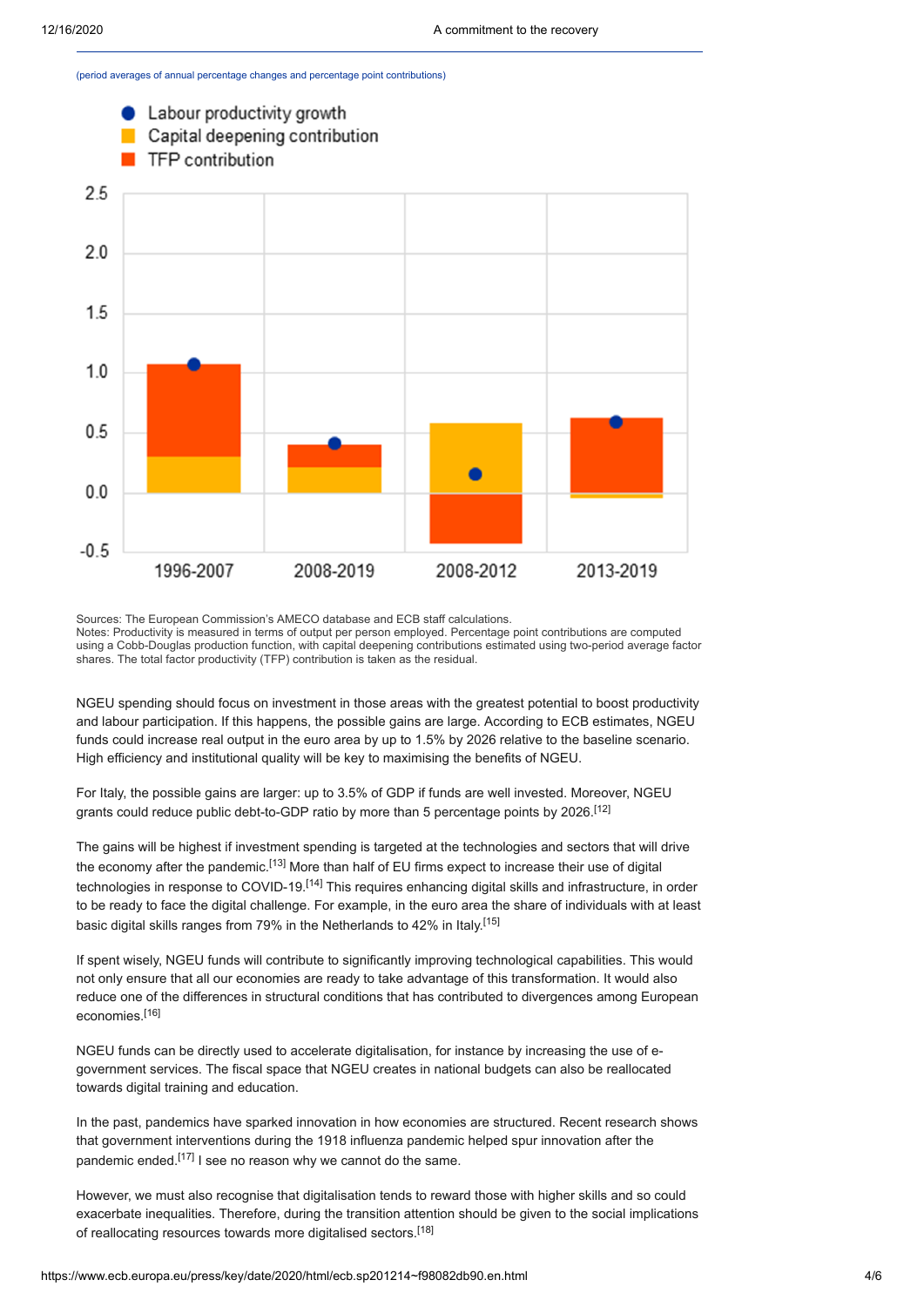Investment to support the transition to a low-carbon economy will also be a key component of the recovery from the pandemic throughout the euro area. Italy should not be lagging behind in this area.

## **Conclusion**

The coronavirus shock may be a turning point for Europe. The agreements reached by EU leaders in recent months show that we all understand that addressing challenges together brings benefits to everyone.

Our common response at the European level must now continue, in order to provide clarity on the policies that will be implemented to underpin and strengthen the recovery.

To put the economy on a solid, durable growth path consistent with the return of inflation to our aim, monetary and fiscal policy need to remain accommodative for an extended period of time.

Fiscal policy must focus on investment in order to boost potential growth. We must resist the temptation to take hazardous shortcuts. Only growth, not financial alchemy, can guarantee debt sustainability and pave the way for prosperity.

[1] Lagarde, C. (2020), "[Monetary policy in a pandemic emergency](https://www.ecb.europa.eu/press/key/date/2020/html/ecb.sp201111~d01e03eb9c.en.html)", keynote speech at the ECB Forum on Central Banking, 11 November; and Panetta, F. (2020), ["Asymmetric risks, asymmetric reaction: monetary policy in the pandemic"](https://www.ecb.europa.eu/press/key/date/2020/html/ecb.sp200922~d158475fe0.en.html), speech at the meeting of the ECB Money Market Contact Group, 22 September.

[2] Panetta, F. (2020), ["Why we all need a joint European fiscal response](https://www.ecb.europa.eu/press/inter/date/2020/html/ecb.in200421~a7f2ec5159.en.html)", contribution published by Politico, 21 April.

[3] Results from the ECB's Survey on the Access to Finance of Enterprises (SAFE) show an increase in the number of firms considered vulnerable owing to a combination of lower profits and turnover, higher interest expenses and increasing debt-to-asset ratios. See ECB (2020), *[Survey on the Access to Finance of Enterprises in the euro area – April to September 2020](https://www.ecb.europa.eu/stats/accesstofinancesofenterprises/pdf/ecb.safe202011~e3858add29.en.pdf)*, 24 November.

[4] The annual EIB Group Survey on Investment and Investment Finance (EIBIS) gathers qualitative and quantitative information on investment activities by around 12,000 companies across the European Union.

<sup>[5]</sup> Reducing uncertainty is key to the effectiveness of the policy stimulus, as the responsiveness of firms to any given policy stimulus may be much weaker in periods of high uncertainty. See Bloom, N., Bond, S. and Van Reenen, J. (2007), "Uncertainty and Investment Dynamics", *The Review of Economic Studies*, Vol. 74, No 2, April, pp. 391-415.

[6] The Governing Council also decided to extend the reinvestments of the principal payments from maturing securities purchased under the PEPP until at least the end of 2023.

[7] According to the [latest SAFE round,](https://www.ecb.europa.eu/stats/ecb_surveys/safe/html/index.en.html) SMEs were expecting a deterioration in the availability of most external financing sources in the next six months.

[8] The nominal effective exchange rate of the euro against 42 selected trading partners already appreciated by 5.9% in the fourth quarter of 2020 compared with the average level in the first quarter of 2020. This movement has significantly affected our inflation projections for 2021 and 2022.

[9] To avoid self-fulfilling liquidity traps, research suggests that monetary and fiscal policy should complement each other, allowing the fiscal authority's response to changes in economic conditions to be sufficiently elastic so that government spending can be raised by the amount needed to offset the macroeconomic effects of the decline in private sector confidence. See Nakata, T. and Schmidt, S. (2019), [Expectations-driven liquidity traps: implications for monetary and fiscal policy"](https://www.ecb.europa.eu/pub/pdf/scpwps/ecb.wp2304~8e4b7bb2de.en.pdf), *Working Paper Series*, No 2304, ECB; and Schmidt, S. (2017), "Fiscal Activism and the Zero Nominal Interest Rate Bound", *Journal of Money, Credit and Banking*, Vol. 49, No 4, pp. 695- 732.

[10] ECB (2017), "[The slowdown in euro area productivity in a global context](https://www.ecb.europa.eu/pub/economic-bulletin/html/eb201703.en.html#IDofArticle1)", *Economic Bulletin*, Issue 3. This development is not limited to the euro area. Investment weakness has accounted for the lion's share of the slowdown in productivity growth over the past decade in advanced economies. See Dieppe, A. (ed.) (2020), *[Global Productivity: Trends, Drivers and Policies](https://openknowledge.worldbank.org/handle/10986/34015)*, World Bank.

[11] Panetta, F. (2020), op. cit.

[12] The estimates mentioned in the text refer represent the upper bound of an ideal scenario where all resources are used to fund productive investment.

[13] Anderton, R. et al. (2020), " [Virtually everywhere? Digitalisation and the euro area and EU economies](https://www.ecb.europa.eu/pub/pdf/scpops/ecb.op244~2acc4f0b4e.en.pdf)", *Occasional Paper Series*, No 244, ECB, June.

[14] European Investment Bank (2020), *[EIB Group Survey on Investment and Investment Finance](https://www.eib.org/en/publications-research/economics/surveys-data/eibis)*.

[15] Eurostat (2020), *[Survey on ICT usage in households and by individuals](https://ec.europa.eu/eurostat/web/digital-economy-and-society/data/comprehensive-database)*.

[16] Gräbner, C., Heimberger, P., Kapeller, J. and Schütz, B. (2020), "Is the Eurozone disintegrating? Macroeconomic divergence, structural polarisation, trade and fragility", *Cambridge Journal of Economics*, Vol. 44, No 3, pp. 647-669.

[17] Berkes, E. et al (2020), " [Lockdowns and Innovation: Evidence from the 1918 Flu Pandemic"](https://www.nber.org/system/files/working_papers/w28152/w28152.pdf), *NBER Working Paper Series*, No 28152, National Bureau of Economic Research, November.

[18] Basso, G. et al. (2020), " [The new hazardous jobs and worker reallocation"](https://www.oecd-ilibrary.org/docserver/400cf397-en.pdf?expires=1607685309&id=id&accname=guest&checksum=07DEDA4880088F15A79654E2632E7954), *OECD Social, Employment and Migration Working Papers*, No 247.